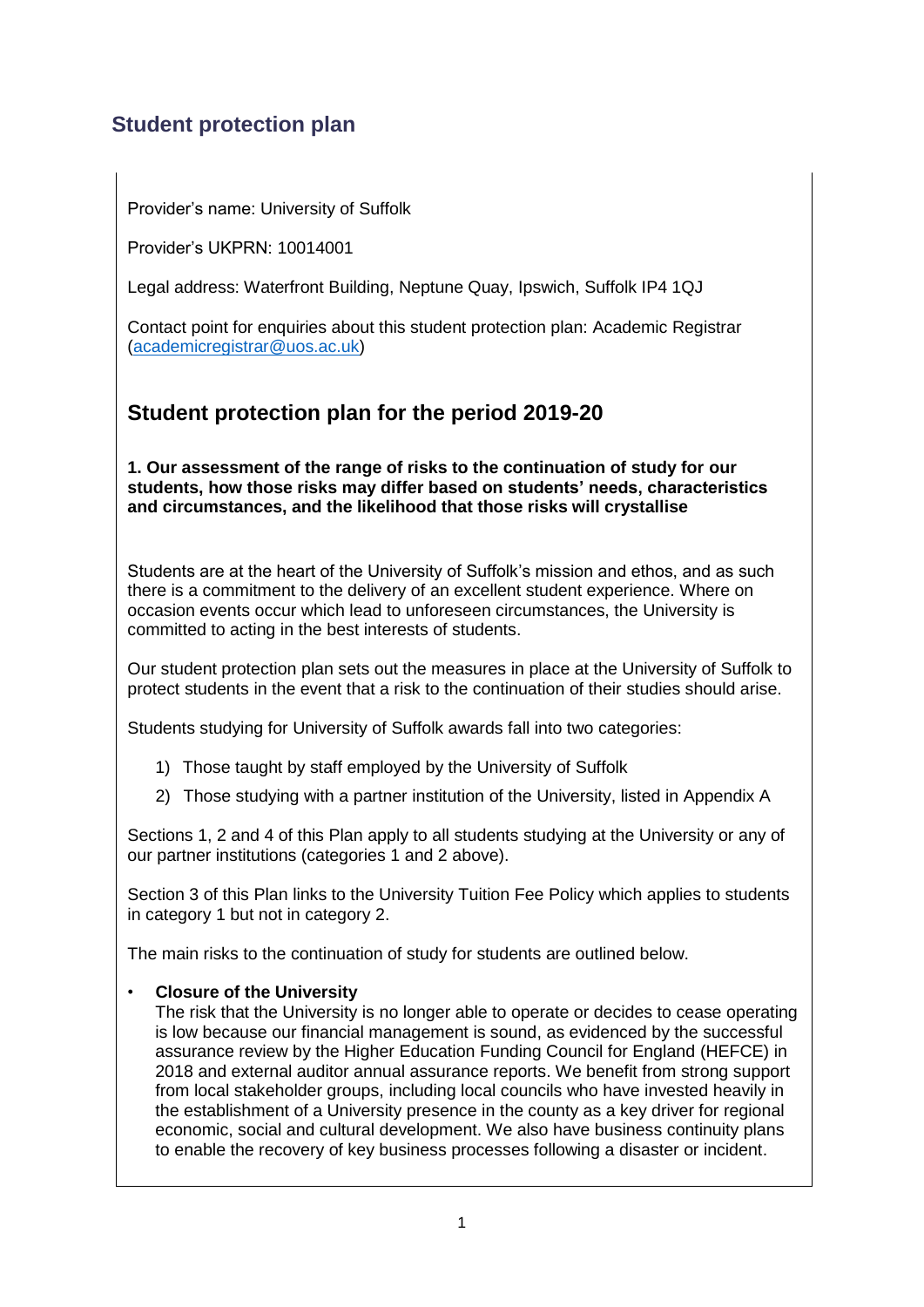**Loss of Office for Students (OfS) registration / taught degree awarding powers** The risk that the University loses its OfS registration status or taught degree awarding powers is low because we have sound structures and systems in place to manage the institution and ensure alignment with the conditions of registration set by the OfS. We have a demonstrable track record in effectively managing quality and academic standards, as evidenced through our successful application for taught degree awarding powers and our Quality Assurance Agency (QAA) higher education review outcome in 2015. We also achieved positive outcomes in the 2016-17 HEFCE annual provider review process (with no required action in relation to financial sustainability, good management and governance, and quality and standards matters) and in the HEFCE assurance review in 2018.

## • **Closure of a location of study**

The risk that the University decides to close a location of study is low because we are a small institution operating from a campus which is fit-for-purpose, with the potential for expansion as provision grows. Where the University delivers provision involving professional practice in the workplace (for example in health), strong relationships with stakeholders ensures continuity of placement provision for students.

## • **Closure of a course and/or subject area**

As a relatively small institution with some small cohort sizes, there is a modest risk that the University will make a strategic decision to close a course where it becomes unsustainable. However, the risks to continuity of study are low because it is standard practice (as outlined in the University's [procedure for the suspension or](https://www.uos.ac.uk/sites/default/files/Course-suspension-withdrawal-procedure.pdf)  [withdrawal of existing courses\)](https://www.uos.ac.uk/sites/default/files/Course-suspension-withdrawal-procedure.pdf) to teach out existing students for the remainder of their studies.

#### • **Suspension or revocation of the University's Tier 4 sponsor licence**

The risk that the University has its Tier 4 sponsor licence revoked or suspended by UK Visas and Immigration (UKVI) is moderate. This is because of the relatively small number of international Tier 4 students recruited by the University and the resulting potential for individual visa refusals to have a disproportionate effect on the University's overall refusal rate.

#### • **Loss of accreditation from Professional, Statutory or Regulatory Bodies (PSRBs)**

The risk of loss of accreditation from PSRBs (for example the Nursing and Midwifery Council and the Health and Care Professions Council) is low because the University has a sound track record in ensuring that it operates in accordance with PSRB requirements. The University maintains strong stakeholder relationships, for example with commissioning bodies and placement providers in health, with regular monitoring of performance which enables early intervention where any issues arise.

• **Disruption of University activities through sustained industrial action by University staff**

In light of the ongoing dispute within the sector regarding the Universities Superannuation Scheme, the risk of disruption of University activities as a result of sustained industrial action by University staff is moderate.

• **Disruption to course delivery as a result of the unanticipated departure or prolonged absence of key members of academic staff**

The risk of disruption to course delivery as a result of the unanticipated departure or prolonged absence of key members of academic staff is moderate because of the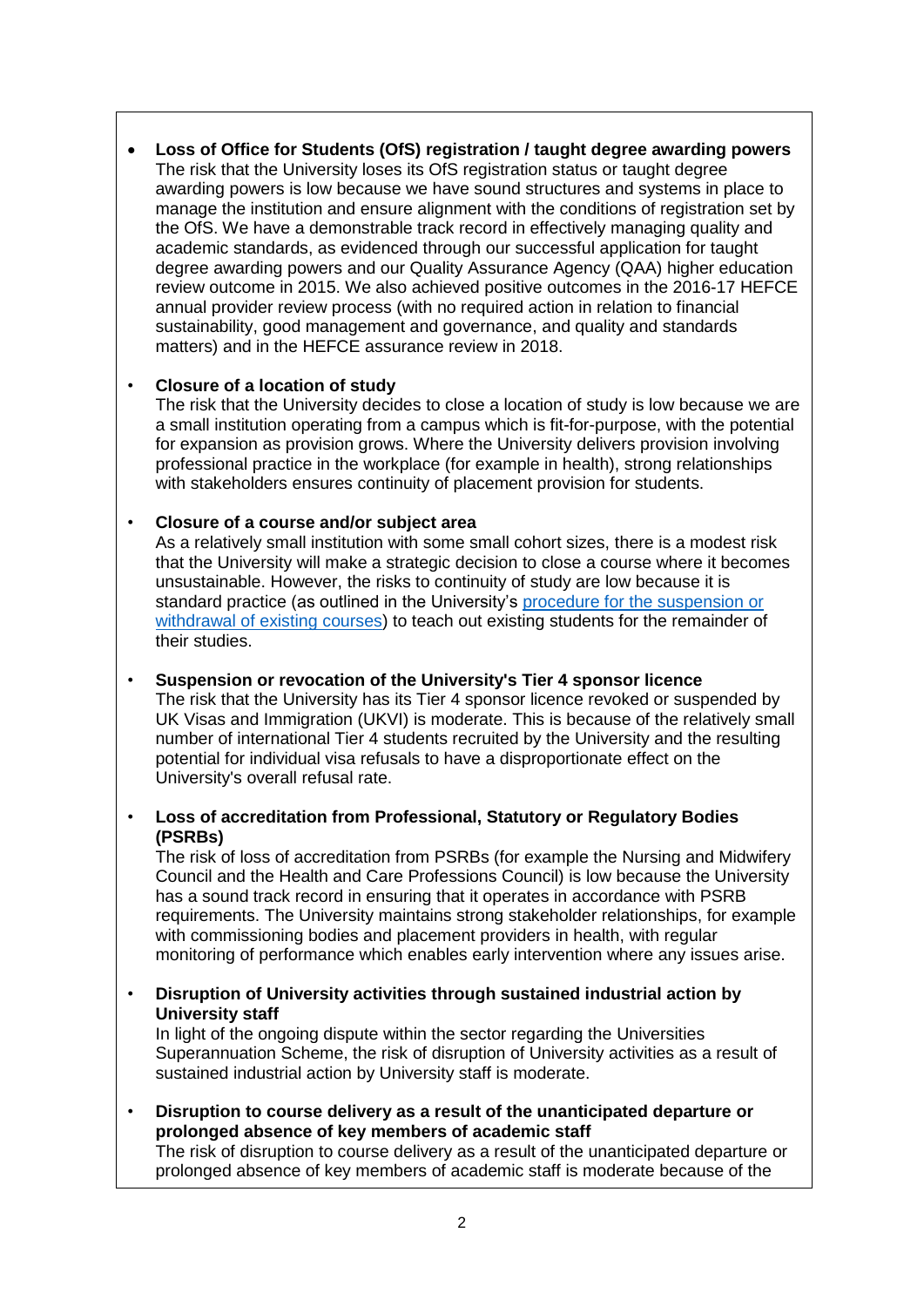small size of some course teams.

## • **Loss of access to specialist resources**

There is a modest risk of loss of access to specialist resources for a small number of courses, predominantly in STEM and health sciences subjects where expensive equipment is used to support course delivery.

## • **Termination of a partnership arrangement**

The institutional risk of termination of a partnership arrangement causing risks to the continuity of study is low. The University strives to develop long-term, stable relationships with partner institutions, and there is careful scrutiny of potential partners in order to effectively manage risk. A mutual commitment to protecting students' interests in the event of termination is outlined in all partnership collaboration agreements.

Routine changes to courses to secure ongoing enhancement will not trigger this plan. The University's approach to making such changes and the required consultation with students is detailed in the [procedure for the approval of](https://www.uos.ac.uk/sites/default/files/Course-modification-procedure.pdf) changes to existing courses. Changes may also be made in consultation with students as part of cyclical University course re-approval processes as outlined in the [procedure for the reapproval of existing](https://www.uos.ac.uk/sites/default/files/Course-reapproval-procedure.pdf)  [courses.](https://www.uos.ac.uk/sites/default/files/Course-reapproval-procedure.pdf)

#### **2. The measures that we have put in place to mitigate those risks that we consider to be reasonably likely to crystallise**

In the event that those risks that we consider to be moderate or modest above materialise, we will take the following steps to mitigate the risks to students' continuity of study.

## **Closure of a course**

The University's [procedure for suspension or withdrawal of an existing course](https://www.uos.ac.uk/sites/default/files/Course-reapproval-procedure.pdf) outlines the approach to handling course closure both within the University and in partner institutions, including arrangements for student consultation. The procedure has been informed by the expectations of the UK Quality Code, the [Higher Education](http://www.hefce.ac.uk/media/HEFCE,2014/Content/Regulation/Student,protection/Statement_good_practice.pdf)  [course changes and closures statement of good practice,](http://www.hefce.ac.uk/media/HEFCE,2014/Content/Regulation/Student,protection/Statement_good_practice.pdf) and relevant consumer protection legislation. In order to seek approval for course closure, course teams are required to provide an exit strategy (as part of a course discontinuation form) which outlines a clear plan for students to be able to complete their course without compromising academic standards and the quality of their learning experience. This exit strategy must be informed by full and early consultation with all affected students.

In the event of course closure the University will, in the first instance, make arrangements to teach out current students. This means that we commit to ensuring the course can be completed within the University or at the relevant partner institution by all currently enrolled students, even though the course is being discontinued and we will not recruit any further students to the same course. If the decision to close the course is prompted by concerns about quality or academic standards, we will secure internal and/or external academic advice and guidance in order to ensure that academic standards are safeguarded and that the quality of the student learning experience maintained during the teach out phase.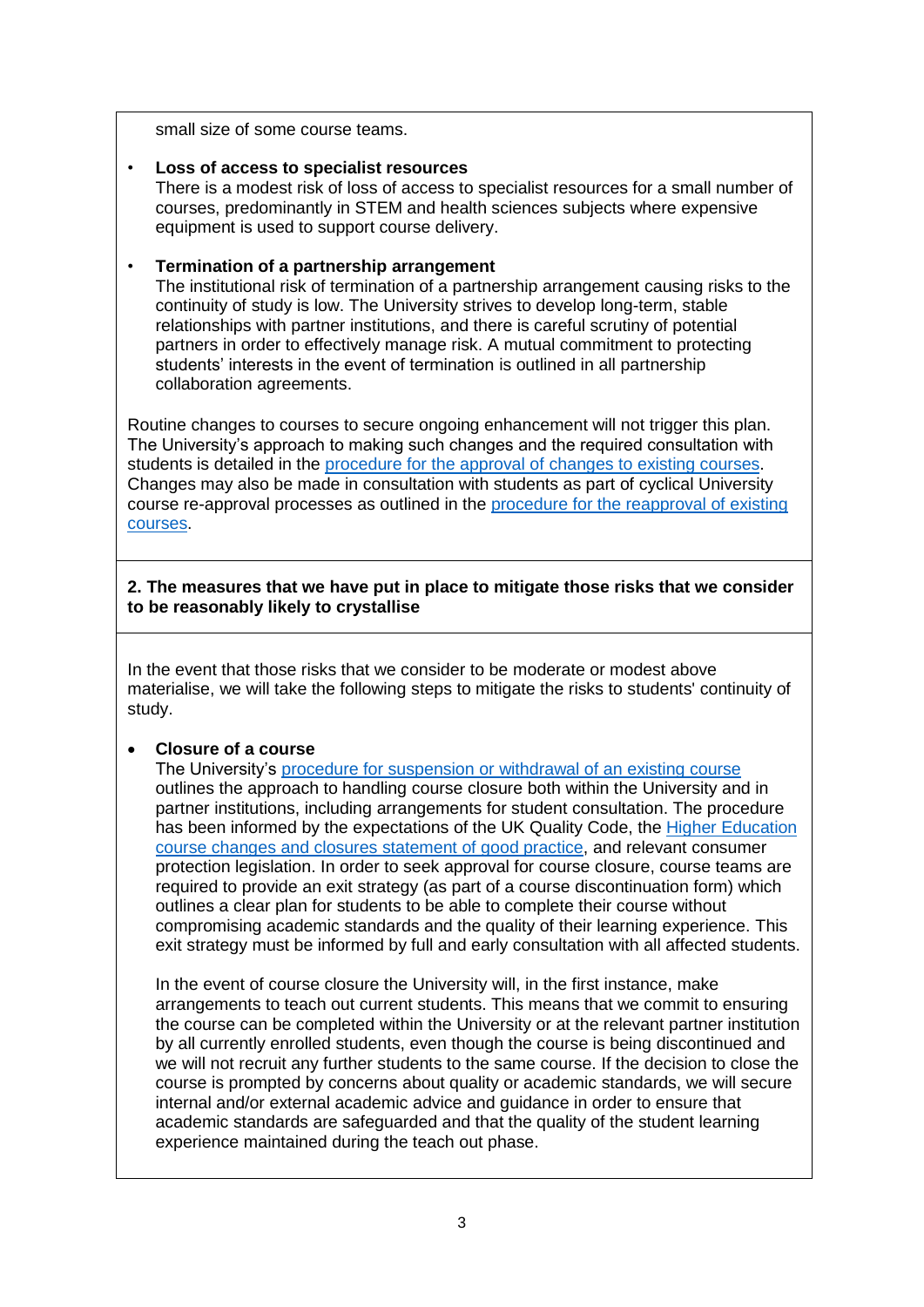If, exceptionally, teach out is not possible, we will support individual students in transferring to an alternative course. Depending on student's individual circumstances and aspirations, this may either be within the University/partner institution or at another provider (utilising student transfer arrangements and facilitating transfer of credit through issue of relevant certification).

In handling course closure and potential student transfers, we will be mindful of the needs of students, including those with protected characteristics, and will ensure full consultation and the availability of appropriate support services (in accordance with our course withdrawal procedure).

 **Suspension or revocation of the University's Tier 4 sponsor licence** Robust procedures to monitor international student recruitment, attendance and achievement are in place, in line with UKVI expectations. These have been subject to internal audit where a number of recommendations have been implemented to enhance existing practice. Guidance for staff on UKVI requirements is available on the University intranet (MySuffolk) and training is provided on an ongoing basis.

In the event that the University's Tier 4 licence is suspended or revoked, the University will take all reasonable steps to minimise the resultant disruption to affected international students. This will include, as appropriate:

- working with UKVI to allow enrolled students to complete their current year of study
- working with UKVI to allow students already in receipt of a visa based on an allocated Confirmation of Acceptance for Studies (CAS) from the University to enrol and complete their studies
- offering students who have not commenced travel to the University the opportunity to postpone their application until the suspension or revocation has been resolved
- providing support to affected students to make an application to an alternative sponsor.

In all circumstances, we will ensure full consultation with affected applicants and students, as well as the availability of appropriate support services.

 **Disruption of University activities through sustained industrial action by University staff**

The University has in place established frameworks for consultation and negotiation with recognised trade unions, and is committed to working closely with trade union colleagues to achieve reasonable solutions to matters that may arise. In the event that there is disruption to continuity of study as a result of sustained industrial action, the University will seek to:

- ensure that normal operations and services are maintained as far as possible
- take all reasonable steps to fulfil its responsibilities to students in ensuring that any disruption is minimised, and that as far as possible students are not disadvantaged by the action with regards to their academic progress.
- **Disruption to course delivery as a result of the unanticipated departure or prolonged absence of key members of academic staff** The University seeks to mitigate the risk of single person dependencies for teaching by encouraging a team-based approach to course delivery. In the event of the loss or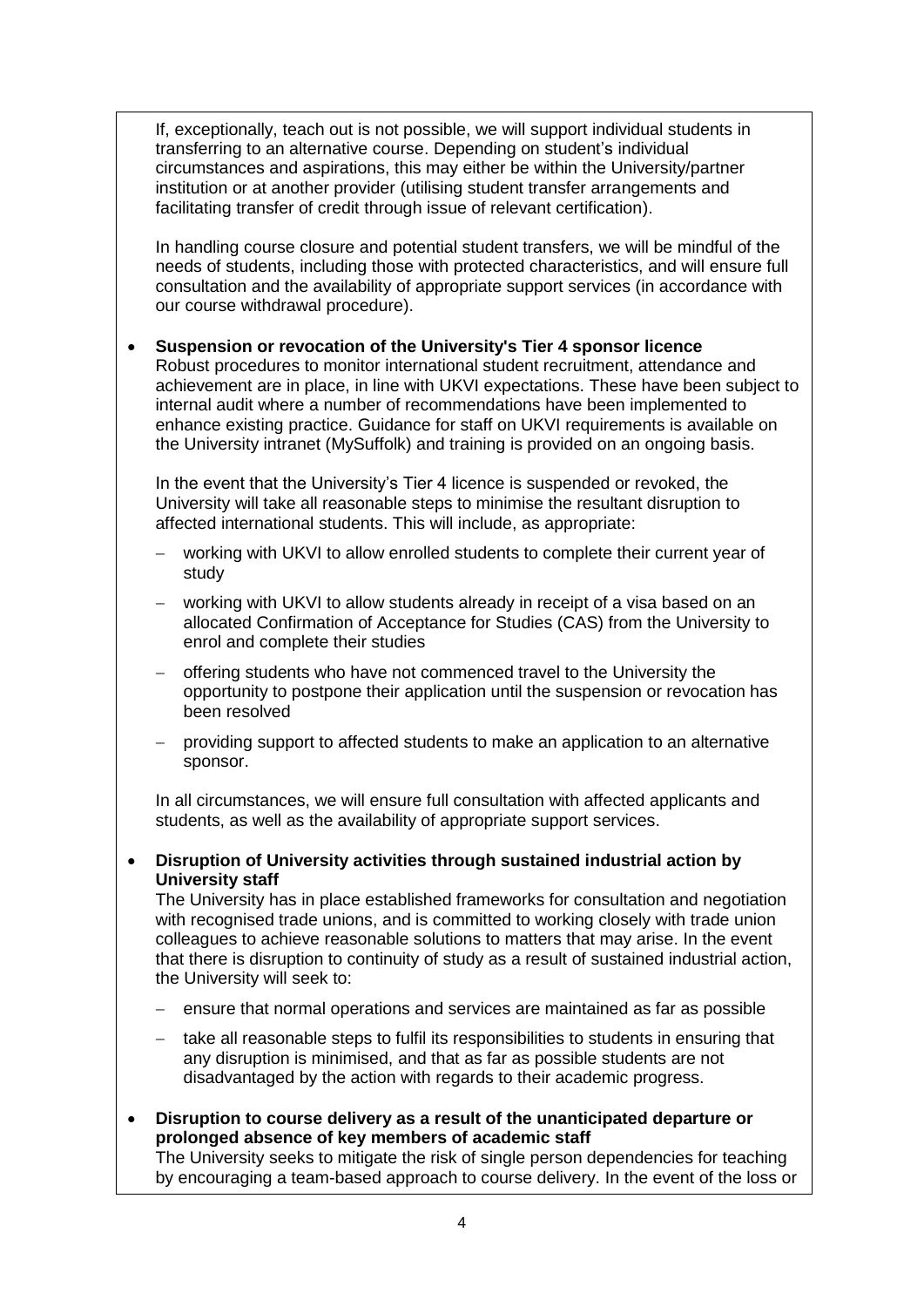sustained absence of key academic staff, the University will seek to fill vacancies or provide temporary cover as soon as possible. We will achieve this through reassigning staff with equivalent skills and expertise, or through internal or external recruitment. In the case of provision at partner institutions, we will work with the relevant partner institution (through the associated partnership management group) to ensure appropriate arrangements are in place to minimise disruption to course delivery.

 **Loss of access to specialist resources (predominantly in the STEM and health sciences areas)**

The University seeks to mitigate the risk of loss of access to specialist resources through a range of measures including the purchase of high quality equipment (with duplication of vital resources), maintenance contracts, interim replacement arrangements, the establishment of networks of collaborators, and training of staff and students in appropriate use of equipment. In the event of loss of access to specialist resources and the lack of interim replacement arrangements, the University will draw on collaborative networks to secure temporary access to specialist resources until access is restored internally, or in the case of partner institutions will work with them to ensure appropriate temporary arrangements are in place.

## **Termination of a partnership arrangement**

All partnership arrangements are subject to due diligence scrutiny to ensure that there is a sound academic, financial and legal case to support the proposed new partnership in line with institutional and/or school level strategic objectives, in accordance with the approval processes outlined in the University's [Partnerships](https://www.uos.ac.uk/sites/default/files/partnerships-handbook.pdf)  [Handbook.](https://www.uos.ac.uk/sites/default/files/partnerships-handbook.pdf) Legal agreements underpinning partnership arrangements are all required to include clauses relating to grounds for termination of the agreement and an appropriate exit strategy that ensures that the quality of the experience of students is not compromised in the event of the termination or expiry of the agreement.

In the event of the termination of a validated or sub-contractual partnership arrangement, the University will consider the following options in consultation with the partner institution and the students concerned:

- wherever possible, withdrawing from the partnership in a gradual or phased approach, over a period of time that would allow current students to complete their studies at the partner institution
- where this is not possible, supporting students to transfer to appropriate courses at the University or at other providers (depending on their individual circumstances) and facilitating any associated credit transfer (this may involve courses being delivered via alternative means, including distance or blended learning, where this would be beneficial and acceptable for the students concerned).

**3. Information about the policy we have in place to refund tuition fees and other relevant costs to our students and to provide compensation where necessary in the event that we are no longer able to preserve continuation of study**

Arrangements for the refund of tuition fees and the award of compensation in the event of course closure or withdrawal of provision are outlined in the University's [Tuition Fee](https://www.uos.ac.uk/sites/default/files/University%20of%20Suffolk%20Tuition%20Fee%20Policy%202019-20%20-%20FINAL.pdf)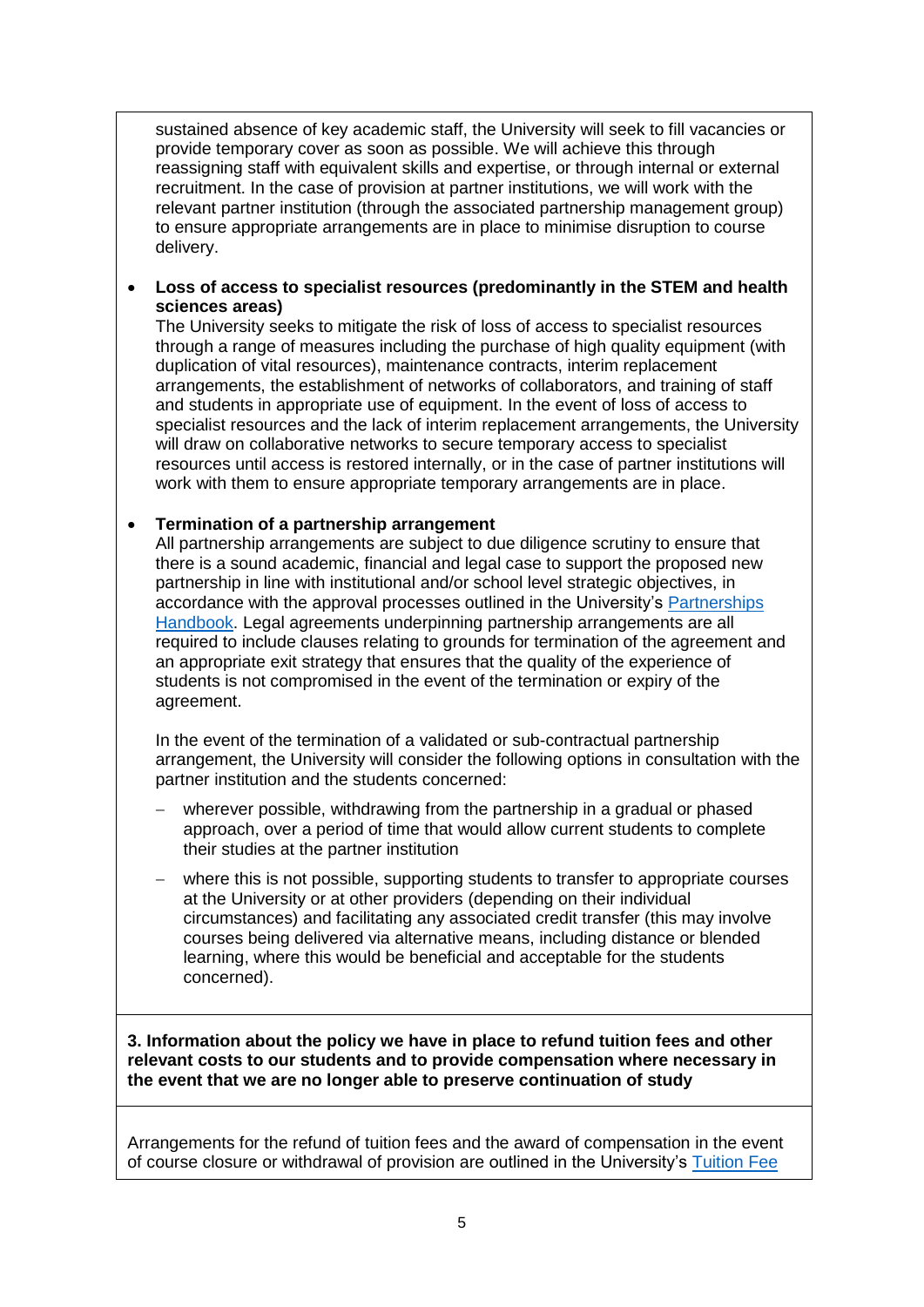[Policy,](https://www.uos.ac.uk/sites/default/files/University%20of%20Suffolk%20Tuition%20Fee%20Policy%202019-20%20-%20FINAL.pdf) Section D. Section D of this policy applies to students studying an award of the University delivered by staff employed by the University. Where students are studying for a University of Suffolk award which is delivered by a partner of the University, students should refer to the Student Protection Plan of the partner provider. The University will consider an appropriate award of compensation on a case-by-case basis, informed by the circumstances and context of the situation.

The University's Board of Directors require the institution to maintain a minimum cash balance of 10% of turnover at all times, as a cushion against unexpected events. We would regard refunds and compensation for students who may be affected by noncontinuation of study as one such event. At 31 July 2019 we forecast our cash balances will reach £11.5m, which is around 22% of turnover.

#### **4. Information about how we will communicate with students about our student protection plan**

The student protection plan will be published on the University website to ensure that it is accessible to current and future students. It will also be signposted from other relevant student-facing documentation (such as the University's generic online student handbook) and in relevant student events (such as induction).

We will ensure that staff are aware of the implications of our student protection plan through incorporation of references to it in relevant University procedures and associated guidance (for example those relating to course modification, suspension and withdrawal).

The plan will be subject to annual review as part of our established cycle of policy and procedure review, coordinated by the University's Policies and Procedures Working Group and reporting to both the University Executive and the Senate. Students are represented on the Policies and Procedures Working Group and on Senate, facilitating student input.

More frequent reviews may also be required where there are changes to the University's risk register that have implications in terms of preserving continuity of study for students, in order to ensure a joined up approach. This will be overseen by the Executive.

The University will notify students of any changes which may affect their studies in a timely manner. Should this student protection plan be triggered, individual students will be notified by the Academic Registrar's office via email within two working days. Opportunities for both individual and collective discussion of the implications for students and options to ensure continuity of study will be provided. Advice and support will be available from the Academic Registrar via [academicregistrar@uos.ac.uk.](mailto:academicregistrar@uos.ac.uk) Additional independent advice and support is also available from the [University of Suffolk Students'](https://www.uosunion.org/)  [Union.](https://www.uosunion.org/)

Material changes to courses that do not result in course closure will continue to be discussed and communicated with students in accordance with the timescales outlined in the [procedure for the approval of changes to existing courses.](https://www.uos.ac.uk/sites/default/files/Course-modification-procedure.pdf)

Students with concerns about the implementation of the student protection plan may submit a complaint using the University's established [complaints procedure.](https://www.uos.ac.uk/sites/default/files/Student-Complaints-Procedure.pdf) On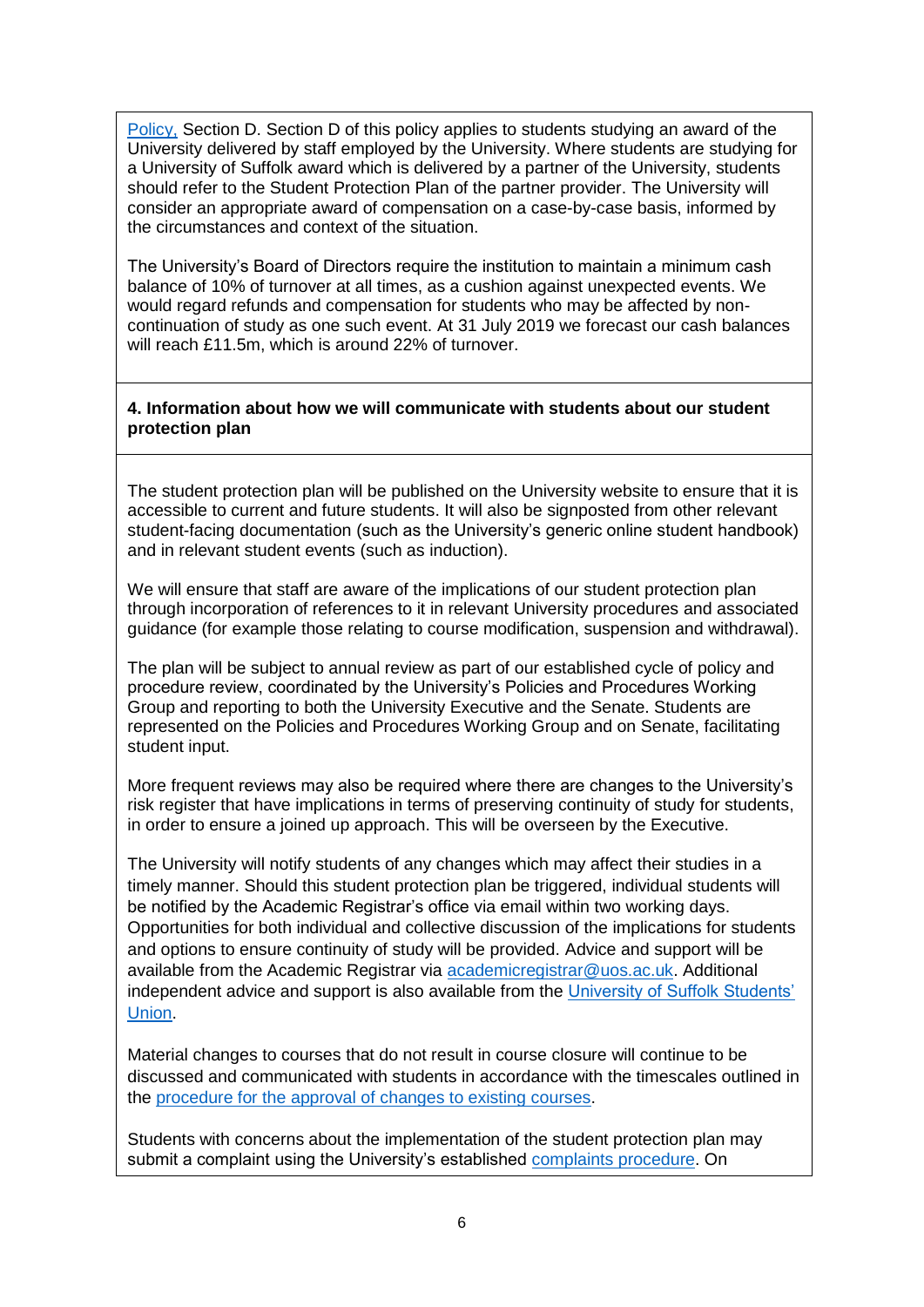completion of the procedure, if a student is dissatisfied with the outcome they may have recourse to the *Office for the Independent Adjudicator* (OIA), the ombudsman for the higher education sector.